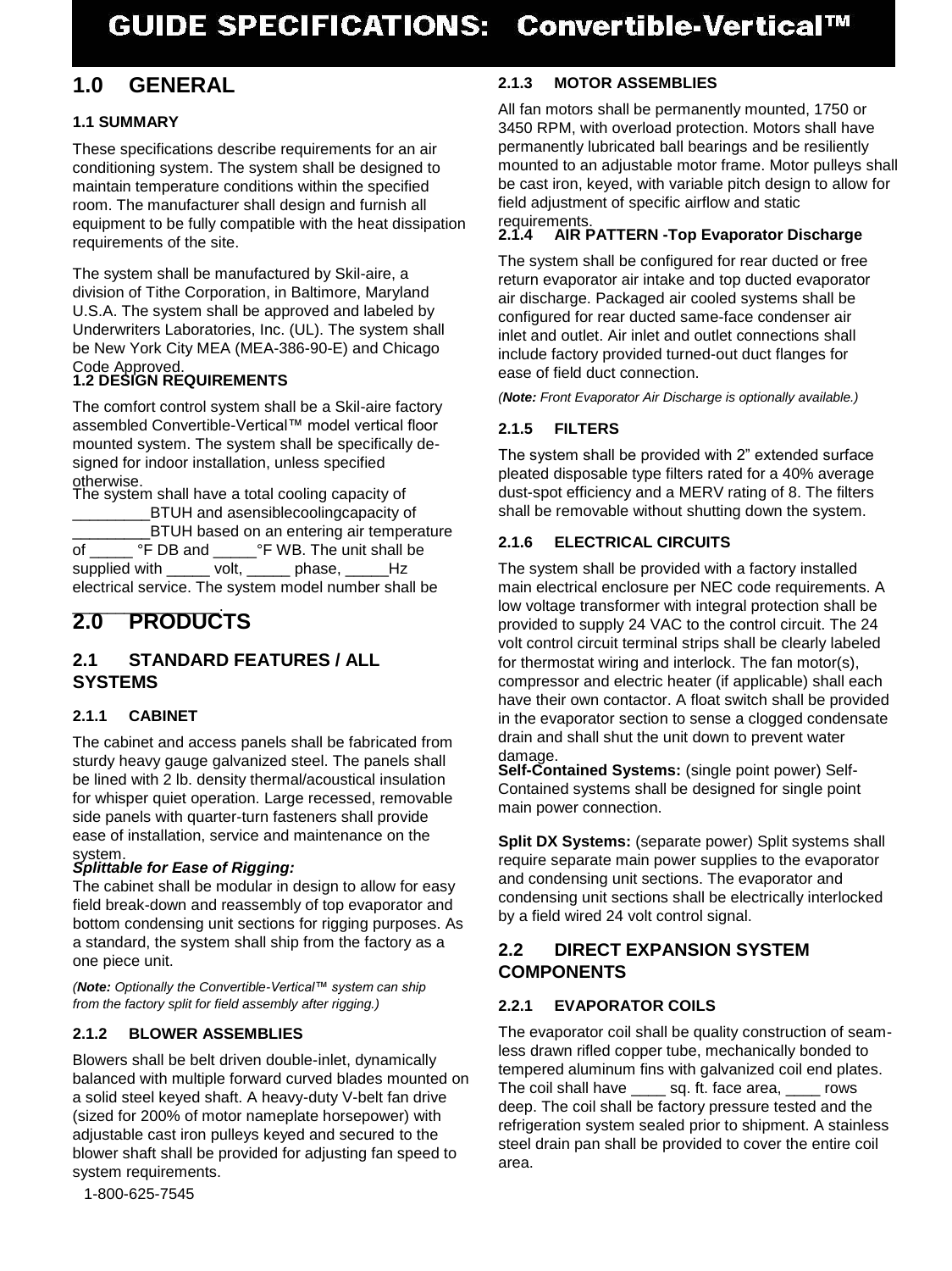# **2.2.2 COMPRESSORS**

Each compressor shall be the heat pump duty scroll. Each compressor shall be mounted on vibration isolators and located in the condensing section out of the evaporator air stream. Each compressor shall be complete with reversible positive oil pump, charging and service ports, internal spring isolation, and discharge gas vibration eliminator.

# **2.2.3 REFRIGERATION CIRCUIT**

Each refrigeration circuit shall be pre-piped with type "L" refrigerant copper tubing. Each refrigeration circuit shall include, but not be limited to: expansion valve with external equalizer and rapid bleed-through capacity. Features shall include filter dryer, sight glass, pressure fittings and high pressure/low pressure safety cutouts.

# **2.3 CHILLED WATER SYSTEMS**

### **2.3.1 CHILLED WATER AIR HANDLERS**  (Models PCA-V)

The system shall be a chilled water air handling unit. The chilled water coil shall be of quality construction of seamless drawn rifled copper tube, mechanically bonded to tempered aluminum fins with galvanized coil end plates. The coil shall be factory pressure tested. The coil shall have sq. ft. face area, rows deep. A stainless steel drain pan shall be provided to cover the entire coil area. The coil shall be controlled by a factory installed 2 way chilled water control valve. The coil shall be designed to distribute water into the entire coil face area. The coil shall be supplied with <sup>or</sup> F enteringwatertemperature witha <sup>o</sup>Ftemperaturerise. Thecoilshallrequire GPM of chilled water and the pressure drop shall not exceed Ft. w.g.

# **2.4 STANDARD FEATURES -INDIVIDUAL SYSTEMS**

# **2.4.1 AIR COOLED SYSTEMS**

# **2.4.1.1 AIR COOLED, SELF-CONTAINED**  (Models PAA-V)

The system shall be self-contained vertical floor mounted air conditioner with integral factory installed air cooled condensing unit. The condensing unit shall be a belt driven, centrifugal blower type. The condenser coil shall be constructed of copper tubes and aluminum fins. The condenser coil shall be sized for full heat of rejection at 95°F ambient and be capable of operation to <sup>ore</sup> low ambient air temperature. The system shall be factory tested, charged with refrigerant, sealed prior to shipment.

#### **2.4.1.2 DX -SPLIT EVAPORATOR WITH REMOTE OUTDOOR PROPELLER FAN AIR COOLED CONDENSER**

(Models XAA-V / F)

The system shall be a split system with indoor vertical floor mounted evaporator unit and remote outdoor

fan condenser. The indoor evaporator section shall shall include, but not be limited to: evaporator coil, stainless steel condensate drain pan, adjustable belt-driven blower, blower motor, thermal expansion valve with external equalizer, heat pump duty compressors, refrigerant service valves, refrigerant sight glass / moisture indicator, filter drier, 24 volt terminal connection and 2" filters. The remote propeller fan condenser shall include, but not be limited to: condenser coil rated for 95°F ambient, low rpm direct driven propeller fans and low ambient controls. The evaporator and condenser sections shall ship with a drynitrogen holding charge ready for field refrigerant (R22) charging.

#### **2.4.1.3 DX -AIR HANDLING UNIT ONLY**  (Models BAA-V)

The system shall be a vertical floor mounted split DX -Air Handling Unit designed for field connection to the specified remote condensing unit. The air handling unit shall include, but not be limited to: evaporator coil, stainless steel condensate drain pan, adjustable beltdriven blower, blower motor, thermal expansion valve with external equalizer, refrigerant service valves, refrigerant sight glass / moisture indicator, filter drier, 24 volt terminal connection and 2" filters.

#### **2.4.1.4 INDOOR REMOTE CENTRIFUGAL BLOWER AIR COOLED CONDENSING UNIT**  (Models CAA-V)

The system shall be a vertical floor mounted indoor remote air cooled condensing unit designed for field connection to the specified DX Air Handling Unit. The condensing unit shall be a belt driven, centrifugal blower type. The condensing unit shall be sized for full heat of rejection at 95°F ambient and be capable of operation to

**PE low ambient air temperature. The condensing unit** shall be factory tested, charged with refrigerant, sealed and prior to shipment.

# **2.4.2 WATER COOLED SYSTEMS**

# **2.4.2.1 WATER COOLED, SELF-CONTAINED**  (PWA-V models)

The system shall be self-contained vertical floor mounted air conditioner with integral factory installed water cooled condensing unit. Water cooled systems shall have coaxial, counter flow liquid condensers with adjustable 2 way water regulating valves per circuit to maintain head pressure with condenser water flow. The unit shall require \_\_\_\_ GPM of \_\_\_ °F water and have a maximum pressure drop of \_\_\_ Ft. w.g.

#### **2.4.2.2 REMOTE WATER COOLED CONDENSING UNIT**  (CWA-V models)

The system shall be a vertical floor mounted indoor remote water cooled condensing unit designed for field connection to the specified DX Air Handling Unit. Water cooled systems shall have coaxial, counter flow liquid condensers with adjustable 2-way water regulating valves<br>per circuit to www. Skil-aire .com

per circuit to **10** *Propeller per circuit to propeller comfort Floor Mounted A/C's, CPG-CV4 CONVERGITY*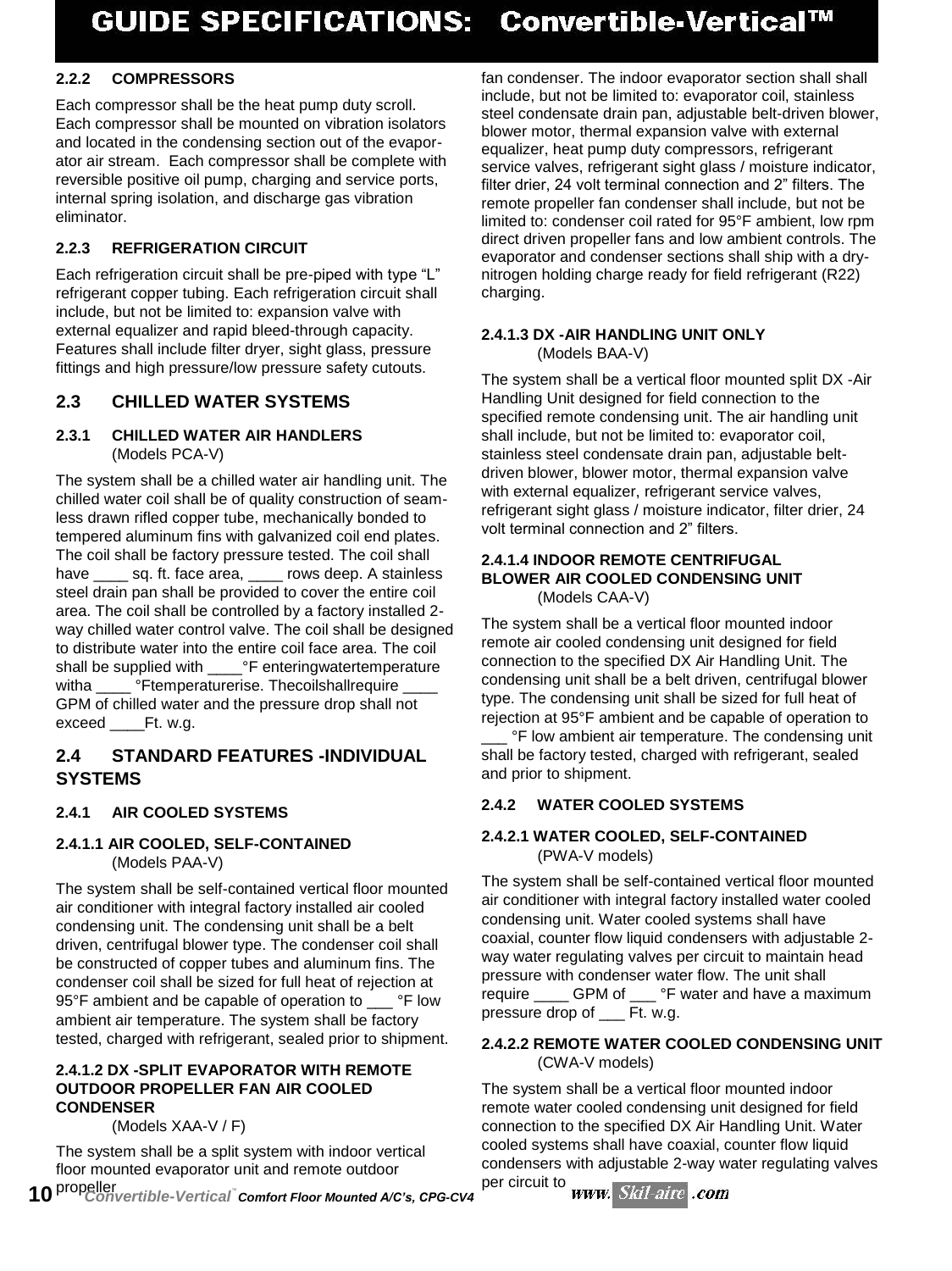# GUIDE SPECIFICATIONS: Convertible-Vertical™

maintain head pressure with condenser water flow. The **2.5.1.2 0°F AMBIENT -FAN CYCLING** unit shall require GPM of orce of F water and have a (F Model Remote Propeller Fan Condensers) maximum pressure drop of Ft. w.g. Condenser fan cycling controls shall be factory installed

# **2.4.3 GLYCOL COOLED SYSTEMS**

#### **2.4.3.1 GLYCOL COOLED, SELF-CONTAINED**  (PGA-V models)

The system shall be self-contained vertical floor mounted air conditioner with integral factory installed glycol cooled condensing unit. Glycol cooled systems shall have coaxial, counter flow liquid condensers with adjustable 2 way glycol regulating valves to maintain head pressure with condenser glycol flow. The unit shall require GPM of \_\_\_ °F glycol and have a maximum pressure drop of Ft. w.g.

#### **2.4.3.2 REMOTE GLYCOL COOLED CONDENSING UNIT**  (CGA-V models)

The system shall be a vertical floor mounted indoor remote glycol cooled condensing unit designed for field connection to a DX Air Handling Unit. Glycol cooled systems shall have coaxial, counter flow liquid condensers with adjustable 2-way glycol regulating valves per circuit to maintain head pressure with condenser glycol flow. The unit shall require \_\_\_\_ GPM of \_\_\_ °F glycol and have a maximum pressure drop of Ft. w.g.

#### **2.4.3.3 DRY COOLER & SIMPLEX PUMP PACKAGE**  (FCPP models)

The drycooler shall be complete with field mounted expansion tank and aquastat to control fan motor operation. The coil shall have seamless copper tubes bonded to aluminum fins for high transfer efficiency. The motor(s) shall have permanently lubricated bearings with inherent overload protection on 1 Phase motors and three coil overloads on 3 Phase motors.

The pump package shall include controls to operate the drycooler and the pump. The pump package shall be enclosed in a weatherproof housing. The pump shall be rated for GPM at Ft. of head, and operateon \_\_\_\_ volt, \_\_\_\_PH, 60 Hz.

to allow for low ambient condenser operation to 0°F **airtempe**rature.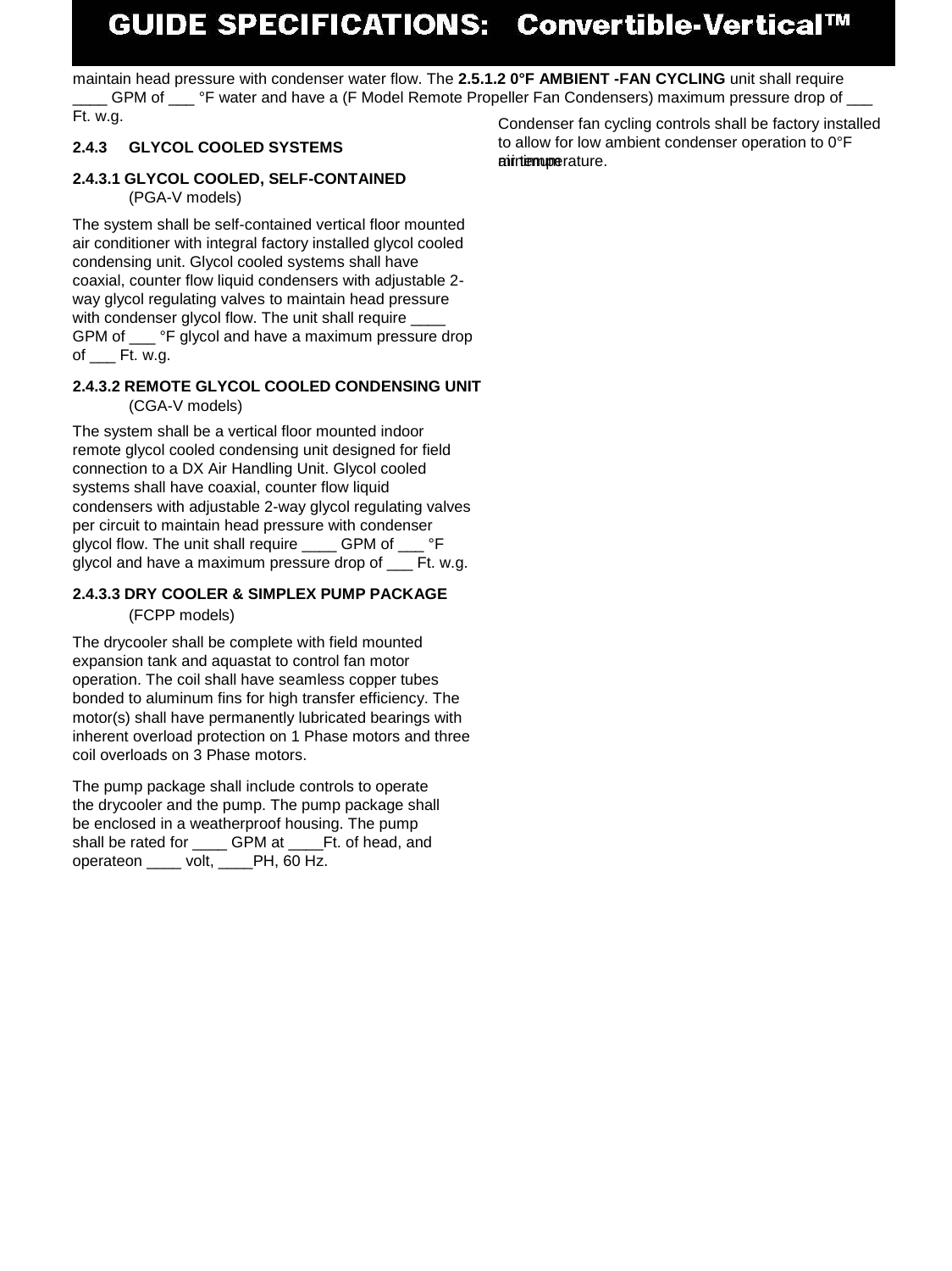#### **2.5.1.3 -20°F VARIABLE SPEED FAN**

(F Model Remote Propeller Fan Condensers)

Variable speed head pressure controls shall be factory installed to allow for low ambient condenser operation to -20°F minimum air temperature.

#### **2.5.2 WATER / GLYCOL COOLED HEAD PRESSURE CONTROL VALVES**

#### **2.5.2.1 3-WAYWATER/GLYCOLHEADPRESSURE CONTROL VALVES** (PWA & PGA Models)

Each refrigerant circuit's head pressure shall be controlled by a factory provided 3-way water/glycol regulating valve rated for 150 psig w.w.p.

#### **2.5.2.2 350 PSI HIGH PRESSURE -WATER/GLYCOL HEAD PRESSURE CONTROL VALVES**

Each refrigerant circuit's head pressure shall be controlled by a factory provided high pressure rated

\_\_\_\_(2or3)-way water/glycol regulating valve rated for 350 psig w.w.p.

#### **2.5.3 CONTROL OPTIONS**

#### **2.5.3.1 DigiSkil-100™:** *Remote Wall Mounted, Non-Programmable Digital Thermostat*

A DigiSkil-100™ model remote wall mounted single stage heat / cool non-programmable thermostat with digital display shall be factory provided for field installation. The thermostat shall include FAN AUTO-ON and COOL-OFFHEAT selector switches.

#### **2.5.3.2 DigiSkil-200™:** *7-Day Programmable Wall Mounted Digital Heat / Cool Thermostat*

A DigiSkil-200™ model remote wall mounted deluxe 7 day programmable heat pump ready thermostat with digital display shall be factory provided for field installation. The thermostat shall include FAN AUTO-ON, COOL-OFFHEAT-EM (emergency heat), SET and PROG/MAN selector switches.

#### **2.5.3.3 MicroSkil-100™:** *Microprocessor with Alarms*

The system shall be provided with a MicroSkil-100™ model Microprocessor based controller with Alarms. Centered in the remote wall mounted controller shall be a graphic LCD display with characters to show the operating mode, time, set points and actual readings. The temperature and humidity sensors shall be internal to the remote display. The controller shall be capable of three different set points: normal, temporary and night per day, 7 days per week.

# **2.5 OPTIONS**

#### **2.5.1 AIR COOLED CONDENSER -LOW AMBIENT CONTROL**

#### **2.5.1.1 0°F -LOW AMBIENT DAMPER**

(PAA, CAA Centrifugal Blower Condensing Units)

A low ambient inlet damper shall be provided for the condenser section to allow operation to 0°F minimum air temperature. The damper shall include an actuator that is controlled directly by the condensed liquid line pressure. The damper shall be field mounted with all control piping furnished by the installer.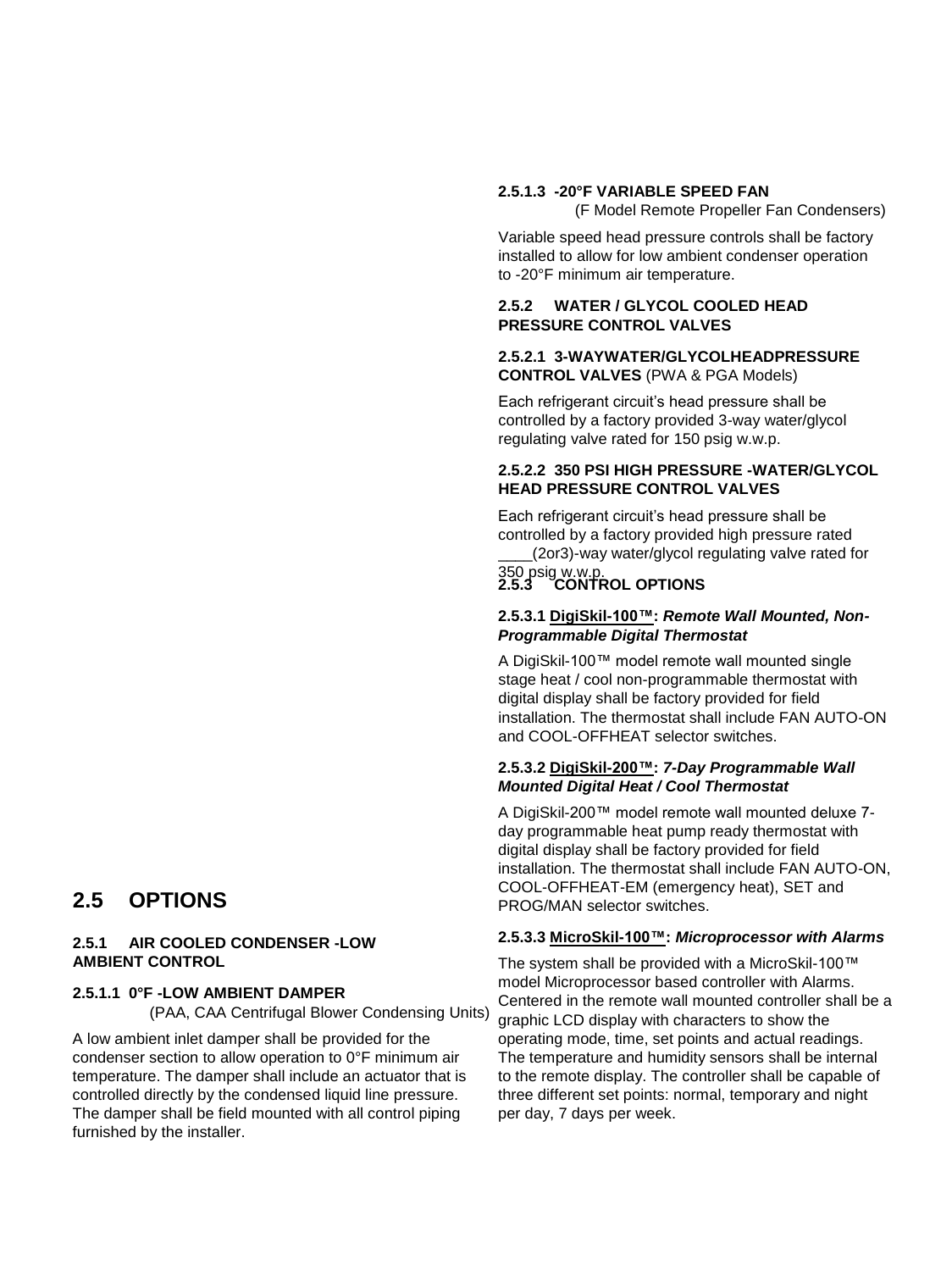# GUIDE SPECIFICATIONS: Convertible-Vertical™

The controller shall include the following visual and audible alarm indications(if applicable):

- High and Low Temperature
- **Dirty Filter**
- SensorFailure

•• CommonAlarmFailure

The controller shall include the following system operations (if applicable):

• Unit Operational Status Indication -Cooling, **Heating** 

- Fan -continuous or on demand
- Auto-restart upon power loss
- Remote stop/start connection
- Short cycle protection
- Cold start time delay
- Heat pump operation with aux. heat

#### **2.5.3.4 MicroSkil-200™, Advanced Microprocessor Controller with Alarms**

The system shall be provided with a MicroSkil-200™ advanced microprocessor based controller withalarms.

### **Select Features/Benefits:**

- 4x20 Character Liquid Crystal Alpha-numerical Display
- User Configurable
- Run-Time Hours
- Current Unit Mode Status
- Alarm Status
- Digital & Analog Inputs /

**Outputs** 

- TemperatureAnticipation
- Remote Stop / Start Contact
- Summary Alarm Contact
- Automatic or Manual

(selectable) Restart After Power Loss

- Sequential Load After Restart
- **Recovery Delay**
- Compressor Short Cycle Timers
- Cold Start Time Delay
- Security Password Access
- Self-Diagnostics
- Service Mode

#### **Unit Status Display**

The control system shall display current unit functions and room status (if applicable):

- Current Dry Bulb Temp Set Point
- Current RelativeHumiditySet Point
- System ON/OFF
- **Cooling**
- Heating
- Actual Room DB Temperature
- Actual Room RelativeHumidity

# **Alarm Conditions:**

Alarm conditions activate an audible and visual indicator plus close a summary alarm dry contact connection. The control system shall alert to the following alarm conditions (if applicable):

- HighTemperature Dirty Filter
- LowTemperature SmokeDetection
- Firestat Leak Detection
- High Head Press SensorFailure
- Loss of Air Flow . Summary Failure
- Loss of Power

#### **Digital & Analog Control Inputs / Outputs:**

The control system shall be capable of both digital (ON/ OFF) and analog (proportional integral, PI) input and output control.

#### **Select Options:**

• Multi-Unit Sequencing (Optional)

• BMS Communications

# (Optional) **RS 485 Serial Port Connection: (Optional)**

An RS 485 Serial Port Connection shall be provided for remote communications to BSM and/or Modem.

#### **2.5.4 HEAT OPTIONS**

#### **2.5.4.1 ELECTRICDUCTHEATER**

(Field Installed)

The electric heat shall be a field installed duct heater with nichrome open wire elements, contactors and limit controls. The electric heater shall be UL approved. The electric heat shall have a capacity of \_\_\_\_\_\_\_\_ BTUH and a KW rating of \_\_\_\_ KW.

# **2.5.4.2 STEAM HEAT**

(Field Installed Steam Heat Coil Box & Valve)

A steam heating coil box and valve shall be provided for field installation to the evaporator air inlet. The steam heating coil shall have copper tubes and aluminum fins with capacity of **BTUH** with Ft. w.g. steam. A factory provided 2-way steam control valve shall be provided for field installation.

#### **2.5.4.3 HOT WATER HEAT**

(Field Installed Hot Water Heat Coil Box & Valve)

A hot water heating coil box and valve shall be provided for field installation to the evaporator air inlet. The hot water heating coil shall have copper tubes and aluminum fins with a capacity of **BTUH** when supplied with \_\_\_\_ °F entering water temperature, \_\_\_\_ GPM at \_\_\_\_Ft. w.g. A factory provided 2-way hot water control valve shall be provided for field installation.

# **2.5.4.4 HEAT PUMP OPTION**

(PAH-V, PWH-V & PGH\_V models)

The system shall include a factory installed heat pump heating cycle including reversing valve, automatic defrost cycle (if appl.) and remote wall mounted temperature controller with auxiliary heating control capability. The heat pump mode heating capacity shall be  $B T U / H R$ .

 $12$  Convertible-Vertical<sup>"</sup> Comfort Floor Mounted A/C's, CPG-CV4

# www. Skil-aire .com